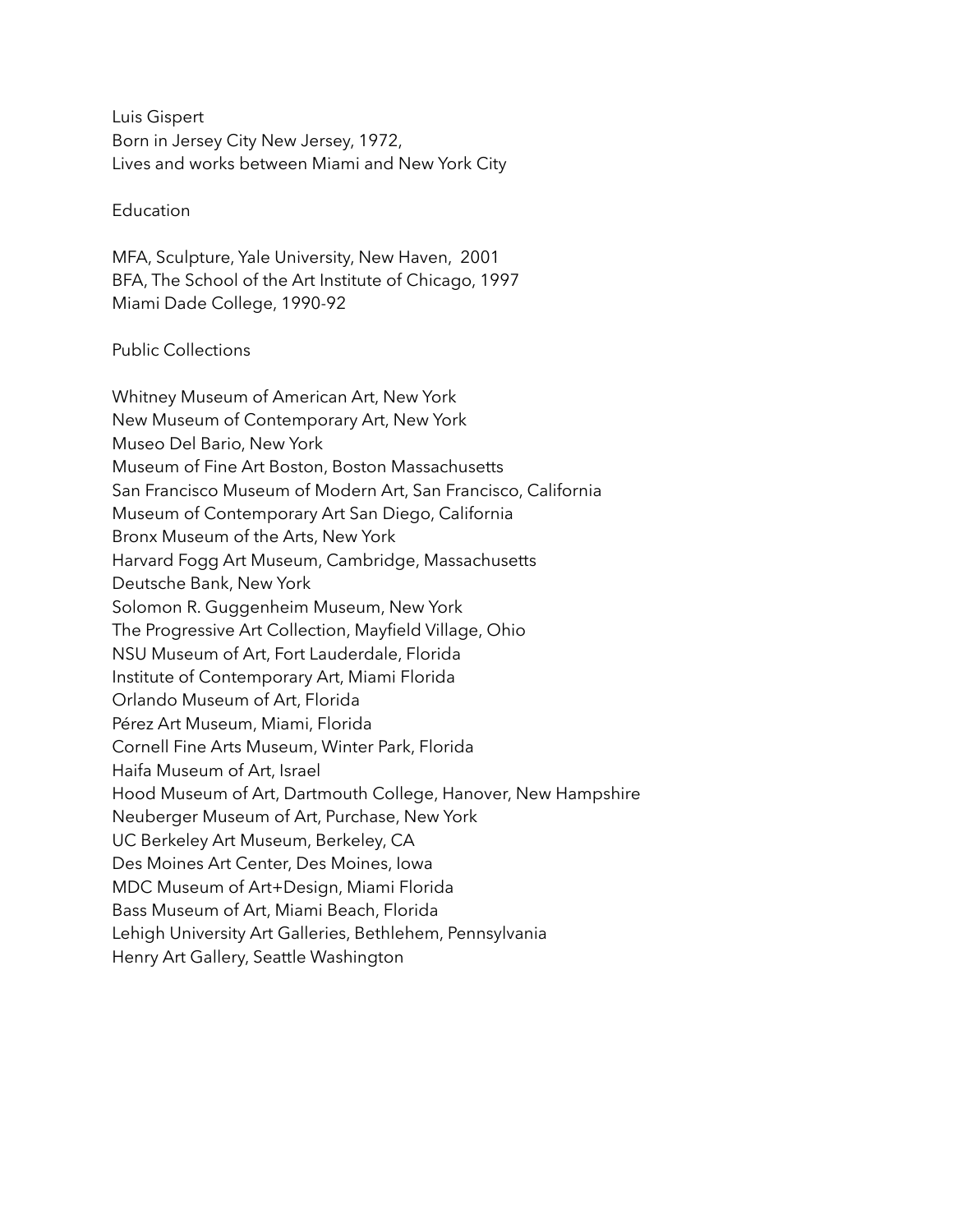#### **Exhibitions**

- 2022 *(Forthcoming) Lux et Veritas, NSU Museum of Art, Fort Lauderdale, Florida (Forthcoming) Luis Gispert,* Fred Snitzer Gallery, Miami Florida
- 2021 Glass*, Lundgren Gallery, Palma de Mallorca, Spain Love Like Salt ,* Moran Moran Gallery, Mexico City, Mexico
- 2019 *I Paint My Reality: Surrealism in Latin America*, NSU Museum of Art, Fort Lauderdale, FL *Striking Gold*, Fuller Craft Museum , Brockton, Massachusetts.
- 2018 everythingisokayitsokayitsokay ,Stefan Lundgren Gallery, Palma de Mallorca, Spain

### 2017

*Land Line*, Makasiini Gallery, Turku Finland René , Cornell Fine Arts Museum, Winter Park Florida

### 2016

*Between Us and The World*, Zidoun-Bossuyt, Luxembourg *Global Positioning Systems*, Perez Art Museum, Miami Florida

## 2015

Aqua Regia, Moran Bondaroff Gallery, Los Angeles, Ca. Block Watcing, Landmarks, University of Texas at Austin, Austin TexasYoung Americans, FRANZ JOSEFS KAI 3, Vienna, Austria Biennale Internationale Design, Musée d'Art et d'Industrie de Saint-Etienne Custom Lives: Rasquache Renaissance, MACLA, San Jose Ca. America Is Hard to See, Whitney Museum, New York, NY 2014 Reckon Without, Mallorca Landings, Palma de Mallorca, Spain Tender Game, David Castillo Gallery, Miami Fl

# 2013

 *Antena*, Mendes Wood Galllery, São Paulo, Brazil Mnemosyne l'atlante dell'immagini, Centro Arti Visive, Pescheria Italy 2012 Out of Focus, Saatchi Gallery, London, United Kingdo All Oyster, No Pearl, OHWOW Gallery, Los Angeles, CA. Pin, Pan, Pun, Rhona Hoffman Gallery, Chicago, IL. 2011 Decepcion, Mary Boone Gallery, New York, Mallorca Landings, Palma de Mallorca, Spain Centre Cultural Contemporani Pelaires, Palma de Mallorca, Spain

Mediations Biennale, National Museum of Poznan, Poznan Poland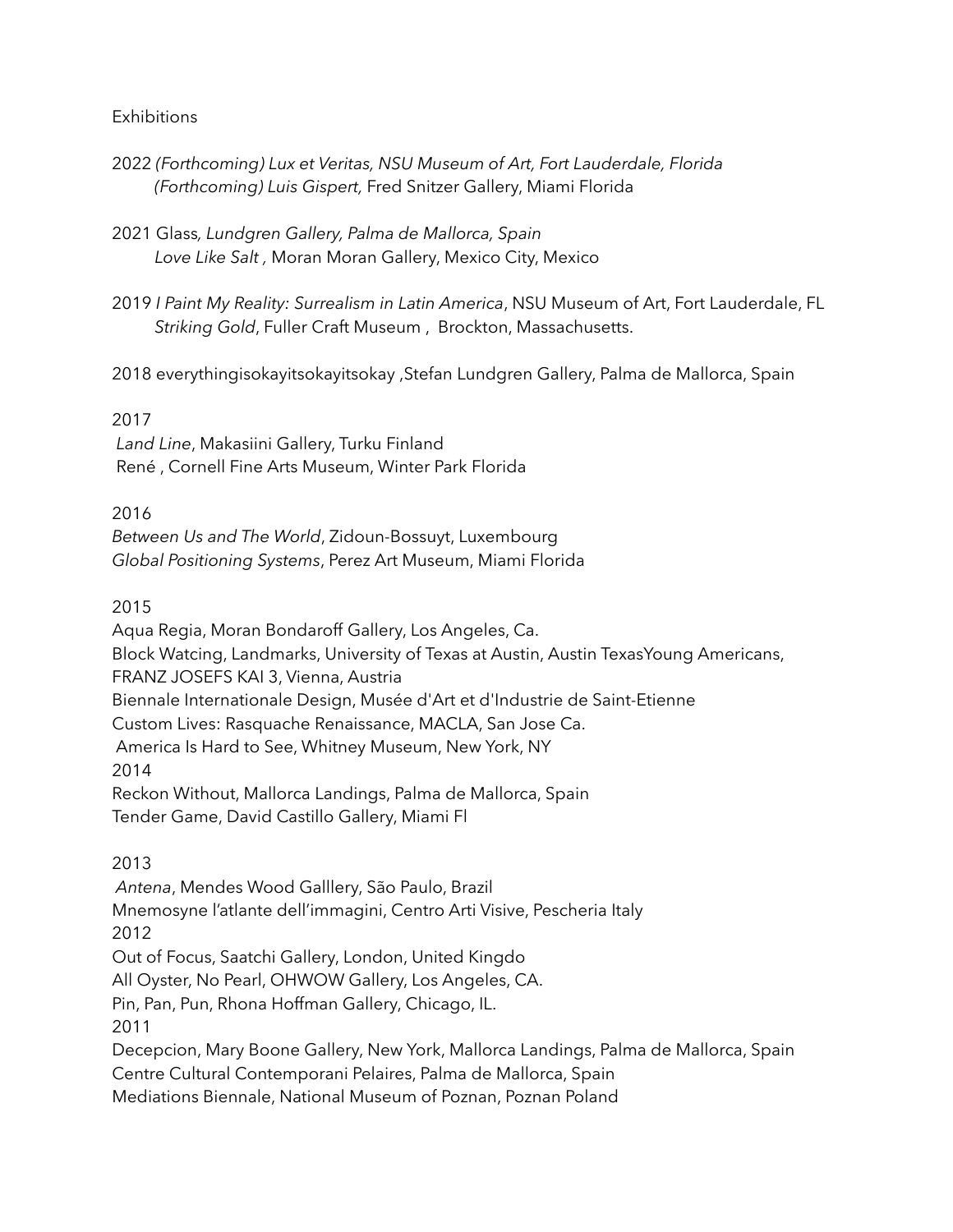2010 Galerie Zidoun, Luxembourg The Secret Knows, LAND Austin Texas (curated by Shamim Momin) 2009 Luis Gispert Museum of Contemporary Art, North Miami, FL Rhona Hoffman Gallery, Chicago IL Otereo Plassert Gallery, Los Angeles,CA. 2008 Heavy Manner Fredric Snitzer Gallery, Miami, FL El Mundo Es Tuyo (the world is yours), Zach Feuer Gallery and Mary Boone Gallery, New York, NY 2007 Not For Sale, PS1 Contemporary Art Center, New York, NY Art in America: 300 Years of Innovation, Shanghai MoCA, Shanghai China Milieu, Lizabeth Oliveria, Los Angeles, CA Wrong Number, Jack Hanley Gallery, San Francisco, CA Rock-n-Roll Fantasy, White Box, New York, NY Manifest: Colonial Tendencies of the West, Gallery of Contemporary Art, University of Colorado, Colorado Springs, CO 2005 Luis Gispert & Jeffrey Reed: Stereomongrel, The Whitney Museum, New York, NY; Zach Feuer Gallery (LFL), New York, NY; Santa Barbara Contemporary Arts Forum, Santa Barbara, CA Fredric Snitzer Gallery, Miami, FL 2004 Loud Image, Hood Museum of Art, Dartmouth College, Hanover, NH; University Art Gallery, University of California, San Diego, CA Art Pace, San Antonio, TX 2003 Urban Myths Part II, Whitney Museum of American Art at Altria, New York, NY Urban Myths Part I, Miami Art Central, Miami, FL; Baum Award, UC Berkeley Art Museum, CA Cheerleaders 2000 – 2002, Miami Dade Community College, FL 2002 Whitney Biennial,Whitney Museum of American Art, New York, NY Public Art Commissions

New York City Public Art Fund

Art in Public Places Miami Dade Department of Cultural Affairs

Percent for Arts Program of the New York City Department of Cultural Affairs,

Queens Council For The Arts, Queens New York

Palma Tennis Commission, Majorca Spain

Brooklyn Museum of Art, New York

Whitney Museum of American Art, New York